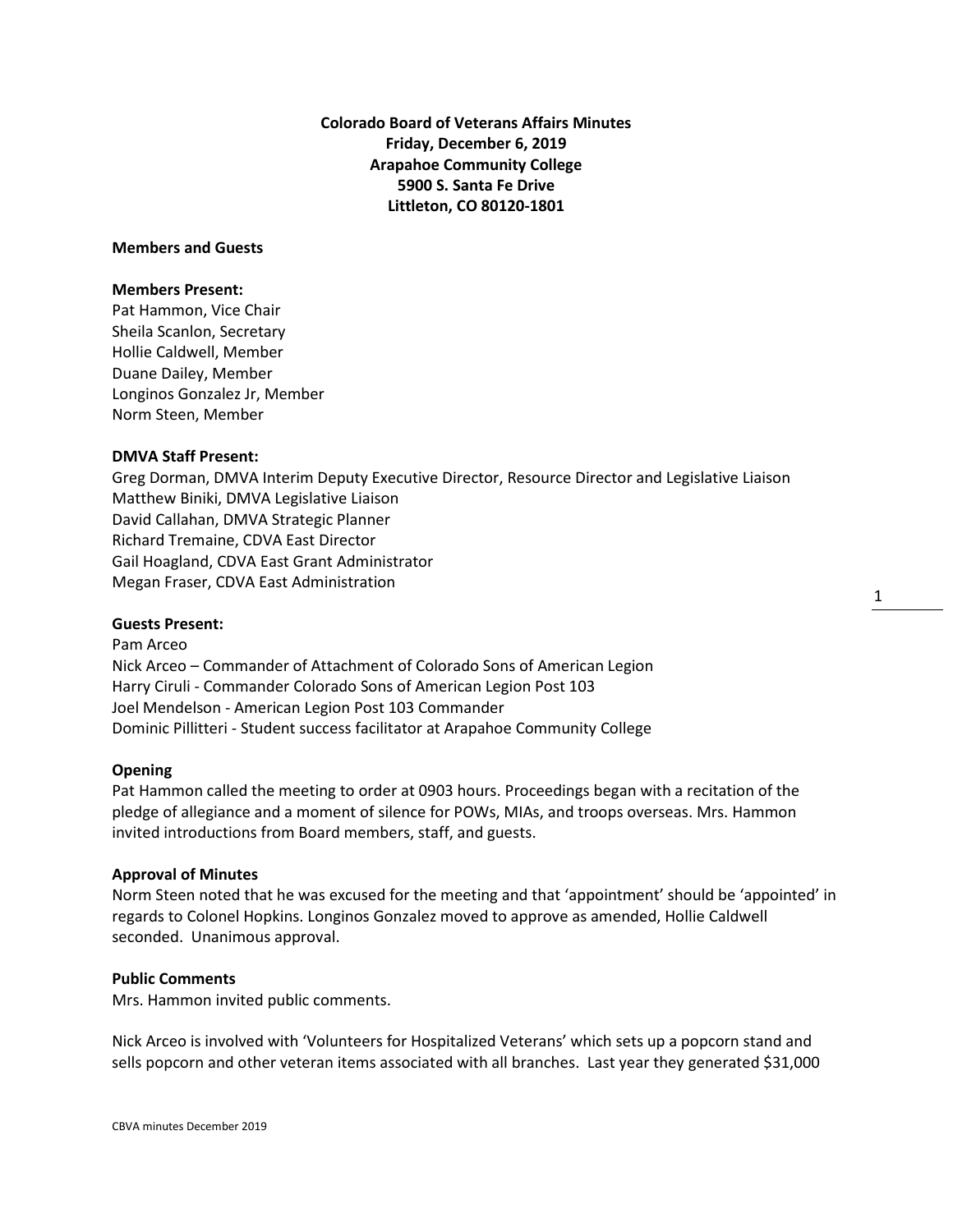for veterans. They concentrate on donating to a locked psych unit of 30 beds. Veterans are supplied with underwear, socks, sleeping bags, and haircuts. In addition, pizza parties and ice cream socials are funded throughout the year and 30 Christmas bags are delivered to the unit on Christmas. Nick Arceo was recently voted 'volunteer of the year' for Sons of the American Legion due to his volunteer work with 'Volunteers for Hospitalized Veterans'. Discussion ensued about the difference between the Sons of the American Legion vs. the American Legion, and the history and requirements for membership for each.

Dominic Pillitteri works to support veteran's success in school and assist with financial difficulties. Some students are in Voc-Rehab. His program operates on 8 keys to veteran's success in college. There is a separate space provided for veterans with card access only. He provides lots of referrals to outside resources when needed. The program is under AmeriCorps but is also connected with Second Mission.

Joel Mendelson shared about American Legion Post 103. Joe Cordova is their VTF grant administrator. Fundraisers are conducted, medical mobility equipment is provided when needed, young men are sponsored to go to Boys State, and college scholarships to grandchildren of members of the post are given annually. Last year they gave out 8 college scholarships. Rich Callan, a retired Navy Chief, has a passion for the Boys State program and will interview anyone anywhere for this program; Post 103 sponsors more men than anyone else although this is not their objective. Joel said they will gladly take all the grant monies they can receive as they get lots of requests for assistance. They have had to establish borders for primary assistance and assist beyond those borders when able to. Post 103 is at 79%-member capacity with WW2, Korean and Vietnam veteran members all active.

Hollie Caldwell inquired of the guests present: If you were to speak with TAG, what are the top two needs to be addressed in the state of Colorado for veterans? Joel Mendelson said his immediate response was service officers and the need for money/assistance but he would like to get back to her with a more solid answer. He suggested that Dean Casey and Will Davis will be good contacts to answer this question as they handle lots of PTSD cases. Nick Arceo's answer was homelessness, education, and the suicide rate; our support groups for veterans are not working, we need to rethink them.

### **Unfinished Business**

#### **CCI Panel –**

Norm Steen educated County Commissioners across the state about how important VSOs are. The perception is that VSOs are being shortchanged. It is not within the legislative authority to direct the County Commissioners so the approach was to educate them i.e.: the funds that are transferred, reimbursement program, best practices, connect, serve, identify and follow-up with vets. Panel was a component of statewide Colorado Counties Inc., conference that met last week. Duane Dailey, Marshall Bosworth, Sheila Scanlon, Longinos Gonzalez, David Callahan and Brian Oney also attended. Board members did not talk to each other.

Data was shared according to the VA GDX. In Colorado we are just under 400,000 veterans that are registered with the VA. VA estimate that 20-30% of veterans are not counted nationwide. Veterans bring in 3.6 billion dollars for compensation, pension, medical care, etc. in the state of Colorado. The vet health index of 2016 shows that veterans vote in higher rates and volunteer in their community more than non-veterans.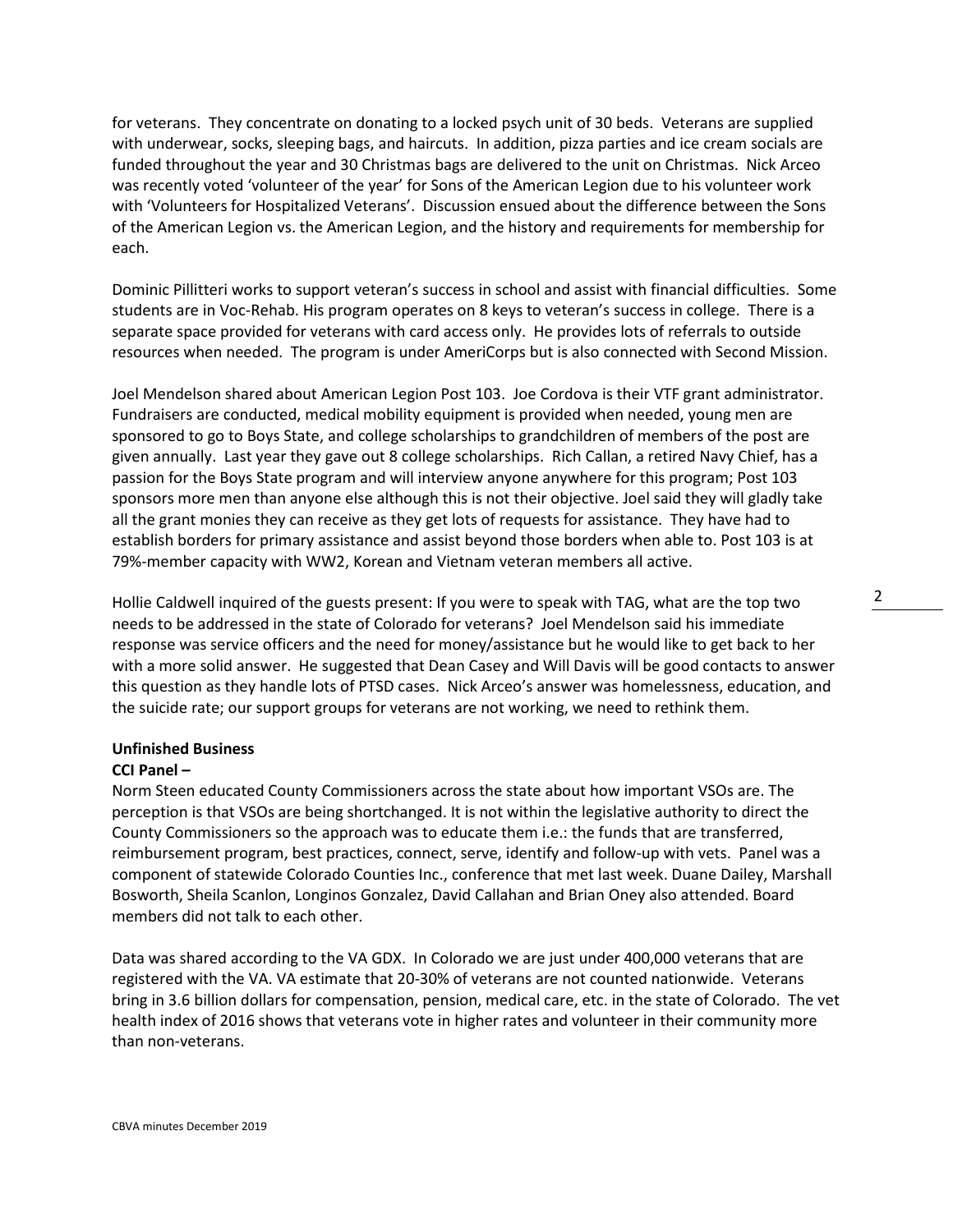Sheila Scanlon recommended supporting Chaz Tedesco, Adams County Commissioner, when he requests to increase VSO hours in counties and accordingly requests a larger reimbursement for funds for VSOs in counties. She will bring a letter to be distributed to County Commissioners and County Treasurers to be approved to the next board meeting. This letter is an explanation of how the financial reimbursement from the state to the county is actually supposed to work for VSOs so that should an increase happen, it reaches the VSOs. Should this letter be approved at the next board meeting it will be passed along to Rich Tremaine for next steps.

Duane Dailey recommended that the Board and the Division office need to get together. El Paso gets \$29,400/year for 7 VSOs plus admin, while Grand County gets \$29,400 for the year as well (only one VSO). Teller County only gets 14k and they have 4 VSOs. The funds going to Mesa County need to be reviewed as well. Mesa County has a Memorandum of Understanding with Moab County, Utah and are funded in part by them. There are six tiers of counties in the state of Colorado, with A,B,C, and D subtiers, and the commissioners and Veteran Service Officers are paid off of this table by the state government. Duane Dailey suggested that a presentation at VSO annual training be made and a think tank of the entire Board be formed to suggest improvements on the current pay structure before any further steps are taken to adjust pay to County VSOs. Discussion ensued. Pat Hammon had the think tank placed on the agenda as a work session after the regular session in February 2020.

## **Bylaw Review/ TAG Task Force-**

Pat Hammon gave a brief explanation to guests about the task force that TAG brought to the Board at the last meeting. The subcommittee including Jack Rudder, Norm Steen, Sheila Scanlon and Pat Hammon attempted to meet via phone conference but Pat Hammon was informed they could not have a conference call so she cancelled the meeting. Therefore, she feels the bylaws are antiquated and need to be changed. Leeann Morrill from the Attorney General's offices needs to be reached for consultation. Sheila Scanlon is interested in adjusting from the 7-day notice in the bylaws to the state sunshine-law requirement of 24 hours. Greg Dorman stated that CRS 24-602 is the sunshine law for meetings. The wording is "local public boards" not "state boards" so he wants to check with a lawyer. Any communication is a public meeting.

Sheila Scanlon moved to change the bylaws to read "we need to give public notice 24 hours ahead of time before a meeting." Norm Steen seconded. Duane Dailey amends: "pending legislative liaison office that we are doing this within the law." Discussion ensued as to how the Board can balance letting the veteran community know at least 6 months in advance of their meeting times with also having the need for the Board to be able to conduct business in a variety of formats. Discussion closed. Everyone except Norm Steen voted in favor. Norm Steen abstained.

Pat Hammon requested to have an informational working meeting. She would like members of the Board to have an opportunity to discuss with Leeann Morrill what rules they still need to adhere to in task force meetings. There will be someone to take notes and no decisions will be made.

Greg Dorman shared that any meeting can be public, but the public may not always have input; therefore, a conference call is okay but you need to have call-in capability. He sees no problem with the task force meetings. Greg stated that the DMVA is probably going to end up giving the Board members emails that will then be searchable under the CORA laws.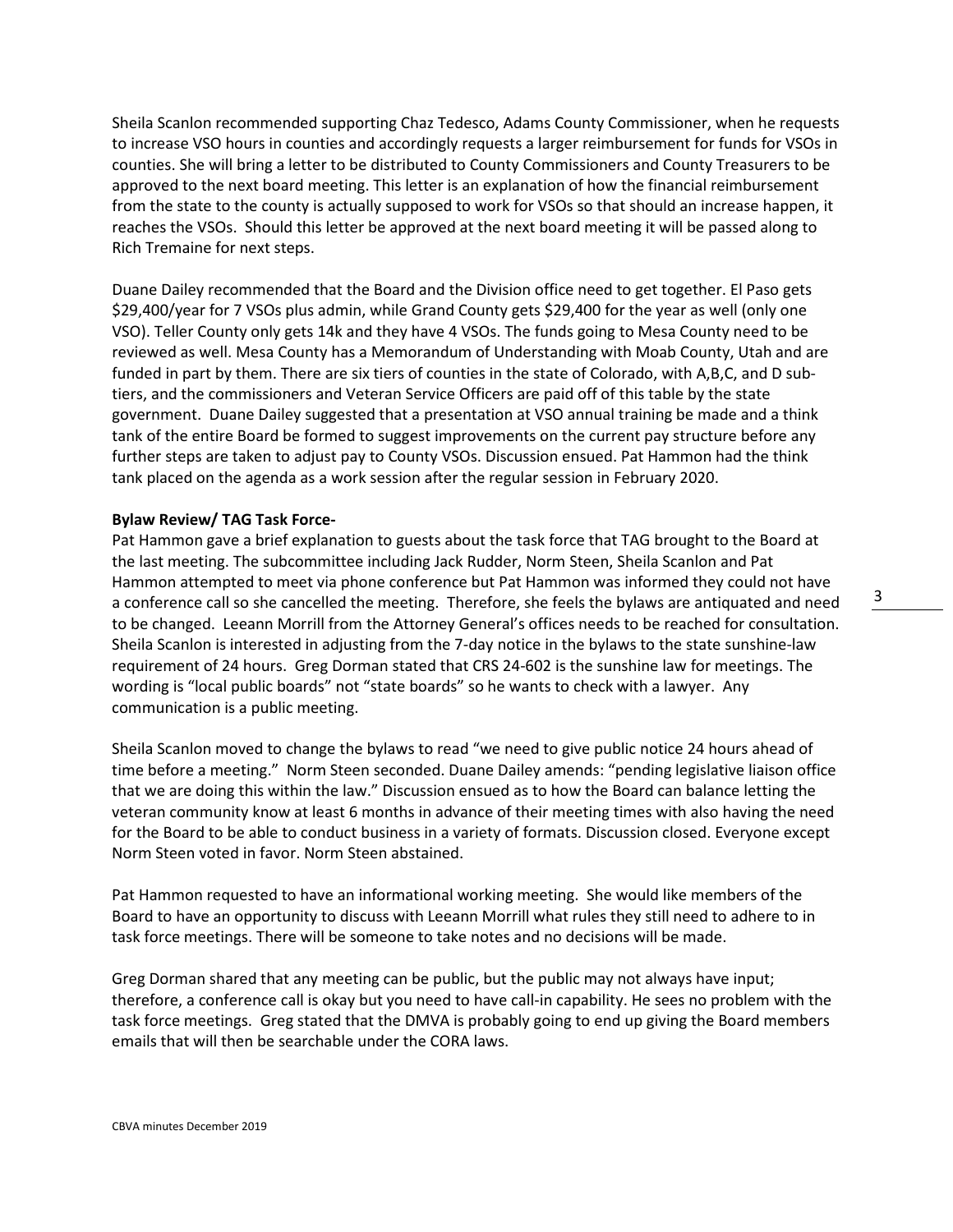Pat Hammon stated that both the Subcommittee on By-Laws and the Subcommittee on TAGs Task Force will meet before Christmas.

Pat Hammon requested a working meeting on how we communicate and Sheila Scanlon suggested they receive input from the guests in the room who are leaders of their various veteran agencies. Guests shared about their regular email communication to members and who to reach to have information placed on a statewide email blast to veterans. For the American Legion, Pat Smith is the contact required. Discussion ensued about where Board information is currently posted on the DVA website and what adjustments could be made. Whom to contact at the United Veterans Coalition, the VFW and the CCC system was also discussed. This will be placed on the January agenda to continue discussion.

#### **New Business**

#### **Reports:**

Greg Dorman reported that he met with Headstrong yesterday and received an overview of their program. They are already operating in Denver and Colorado Springs. Their intent is for care to be within 30 min of the veteran's home. They claim that they cure PTSD. Headstrong does not require a DD214, they take the veterans word. They have a 48-hour response time for primary intake and then get the veteran to a provider to do a secondary intake. One of the first things they do is ask where you are so if they assess that you are emergent they will send an ambulance immediately to that vet. Statistically only 6/24 vets per day that commit suicide are known to the VA. If you are a veteran diagnosed with PTSD getting treated by the VA you are twice as likely to commit suicide as a veteran with PTSD who is not getting helped by the VA. 150 veterans have already been helped in CO; their goal is 500 next year.

Pat Hammon shared on behalf of Joanne Iglesias that a new cemetery director has been hired. Various groups meet at Western Region OneSource regularly. The hospital has a golf cart that takes people back and forth between facilities. Our state VSO is located in OneSource, there is a veteran intern working with him. Joanne is looking for money from the state to man the front desk and more employees. Recently TAG and the Governor spent an entire day at the OneSource. Hollie Caldwell noted that the property manager resigned. Joanne Iglesias is in the process of rewriting that job description; what is really needed is someone great with people and scheduling skills and experience with nonprofits.

Rich Tremaine shared that there had been two regrettable losses in the department. Myra Dollar moved on to the education arm of department, and has been replaced by Carissa Snyder. He is still having issues filling the VSO positions, as there was only one qualified candidate who applied, they have relisted the position. He will resend out the position to everyone. For the position he is hoping to find a woman veteran in so much as possible under the law.

Mr. Tremaine requested the following funds from the Veterans Trust Fund: DVA West \$30,023, DVA East \$62,000. He explained that the DVA East funds are primarily for the VetraSpec case management system; the double licensing alone exceeds \$30,000. A Statement of Work is being prepared as the Division explores alternatives to VetraSpec. The other funds for DVA East would furnish four offices that need furniture and boost a 110-voltage line that keeps tripping and causing several DVA-E offices to lose power. The office furniture is required to update the configurations in order to provide staff with escape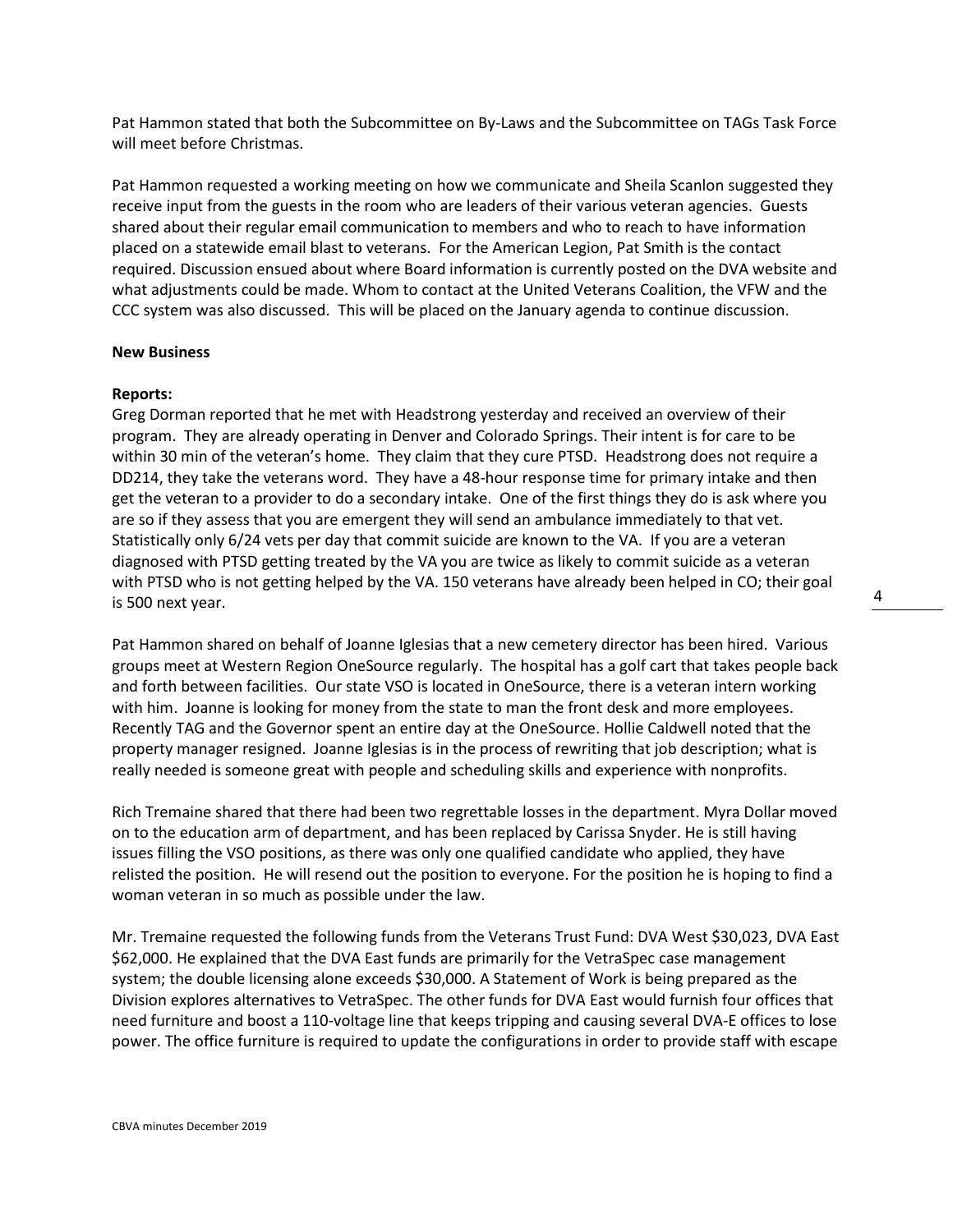routes. The voltage line is not covered in the Division's current lease as the lease contains a tenant improvement allowance,

Ms. Hammon asked if training would be provided in the event of changes to cases management and Mr. Tremaine said that is included in the SOW. Mr. Dailey said that he had been previously informed that VetraSpec was what everyone should be using for veterans case management. Mr. Tremaine said that VetraSpec has been a major funder of industry conferences and that there are many other systems available. Dr. Caldwell inquired whether it was allowable for the requests to be funded through VTF. Mr. Tremaine replied in the affirmative and Ms. Hoagland agreed. Funding for the Division is in the statute. Ms. Hoagland said that sufficient funds are available and would leave approximately \$26,600 for possible grant modifications. Mr. Tremaine asked the Board to note that when the Division gained a west office, the budget remained the same and now there are two offices to maintain. The funds for Division West would support acoustical division, artwork, and hanging flags at the Western Region One Source.

Ms. Hammon stipulated in regard to the acoustical difficulties at the WROS. There are acoustical panels in the classroom but the hallways and other rooms are problematic. Light music in the hallway and acoustic panels in the ceiling would reduce overall noise and allow the state veterans service officer leave his office door open when a veteran is in the office. The artwork and hanging flags requested are also for sound acoustics. There is special artwork made on acoustic panels that they can hang in the hallway. Ms. Iglesias has quotes to support her request.

Ms. Hoagland reiterated that there unallocated funds available in the VTF. Mr. Dorman concurred that "costs incurred by the division" is permissible by statute. Mr. Steen wanted to verify that this would not take funds from veterans' programs. Ms. Hoagland stated that sufficient funds would remain for grant modifications and noted that she will probably have some modification requests by January. While some may be other upward modification, others will be downward modification and the current grantees will not use all of the additional funds available. Ms. Hammon said that all of this would help veterans: VetraSpec assists the counties and the Division to serve veterans and improving the One Source will be helpful. Mr. Dorman said that is preferable to spend the funds available than to return it to the Trust unspent.

Ms. Scanlon and Dr. Caldwell suggested to specify that the DVA West funds are for acoustic mitigation. Pat Hammon asked if there was any further discussion, hearing none, a motion was invited.

Ms. Scanlon motioned to approve the DVAs request for a total of \$92,023. Dr. Caldwell seconded. Mr. Dailey amended "artwork and hanging flags" to "acoustic mitigation." Dr. Caldwell, Mr. Dailey, Mr. Gonzalez, Ms. Hammon, and Ms. Scanlon, voted in favor. Mr. Steen opposed. The motion carried.

*At 11:17, the Board adjourned for a 13 -minute break*

No report was received from Robby Robinson.

Gail Hoagland dispersed a report and asked the Board to note that 100% of new grantees are noncompliant in their paperwork. She has thus far been doing phone monitoring and has not visited them in person. There are currently 14 webinar trainings scheduled in preparation for the next grant year.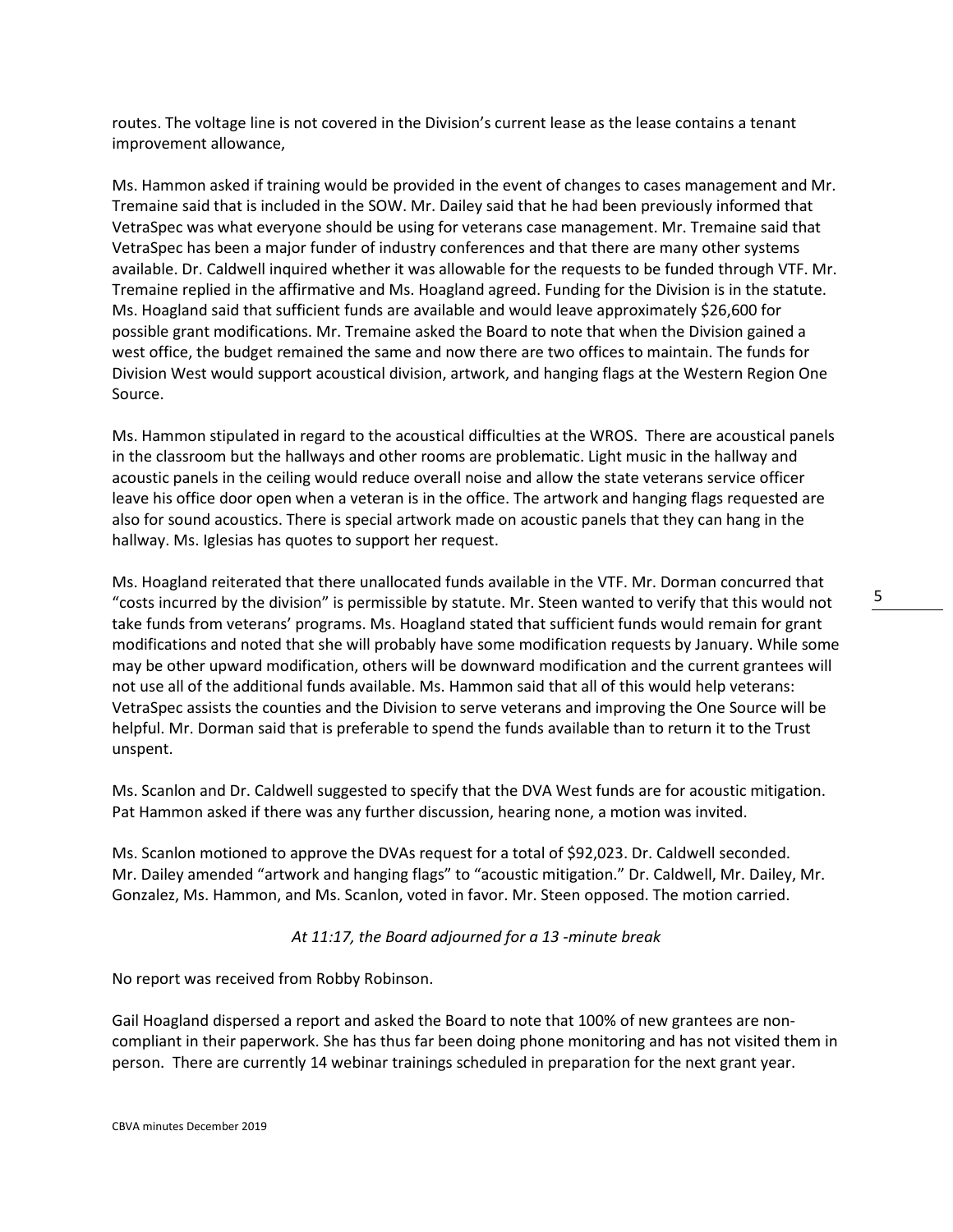6

Sheila Scanlon and Pat Hammon asked Greg Dorman how National Guard pay would be increased. Greg Dorman said the monies will come from the emergency fund so it has no balance. The bill is not therefore considered to have a fiscal note.

Megan Fraser was tasked with checking on the report to the Governor.

### **Board Member Remarks**

Pat Hammon lifted the two-minute cap.

Hollie Caldwell shared that Centura Health registration committee has requested the National Guard active and reserve added to the Centura Health intake form.

Longinos Gonzalez has been conducting lots of outreach, spoke at Colorado Springs Senior Center on November 8<sup>th</sup>; on November 11<sup>th</sup> he attended a flag raising in Fountain. His county approved a Pearl Harbors Proclamation for a remembrance day tomorrow, and is speaking tomorrow night for the VFWs 'Voice of Democracy' and will participate with Wreaths Across America on Dec  $14<sup>th</sup>$  at Pikes Peak National Cemetery.

Norm Steen met with Aaron Tremaine at the CCI conference and asked for updates. He asked if Aaron would update the board in February 2020. He attended an event on Dec.  $2^{nd}$  and did networking there. He is working separately from the Board on state and federal legislation for transportation funding and spent a half day with Governor Polis on that topic the day before. From Feb.  $29^{th}$  – Mar.  $4^{th}$  he will attend a conference of the National Association of County Counties in DC which Longinos Gonzalez will also attend. Discussion ensued about which topics the board would like promoted at the conference in regards to better caring for veterans, surviving spouses and mental health needs.

Sheila Scanlon is going to Buckley Air Force Base next Wednesday with the One Marine Association to feed everyone and bring Christmas presents. She is doing Wreaths Around America at Ft Logan Cemetery on Dec. 14th. The women veterans license plate has been reviewed by the Dept. of Revenue, it now has to go to two senators and two representatives. She is also working on state legislation for a women veterans program. Starting on 1 January 2020 you can purchase the plate for \$50. A DD214 is required for application and the plate with a random alpha numeric assignment will be mailed to the woman veteran.

Duane Dailey attended a focus group with National Veterans Experience Office at Rocky Mountain Hospital. Rich Tremaine was his guest speaker for Veterans Day. The American Legion Dept. Commander and National Vice-Commander spoke at the American Legion in front of about 375 attendees. There was also a RAF woman speaker, 102 years old and Dawn Thomas who is a Jefferson County administrator spoke about 3 min. He spoke on the positive things that veterans bring to their communities and Duane requested he speak at the January meeting for 5 min.

Pat Hammon did 22 school programs for Veterans Day. Several veterans participated for the first time and said it was the highlight of their year. In high school veterans speak in classrooms, in elementary school the kids prepare presentations. She is participating at Wreaths Across America in Grand Junction on the 14<sup>th</sup>. Their Blue Star group is growing. They sent off 8 packages to active duty family members for